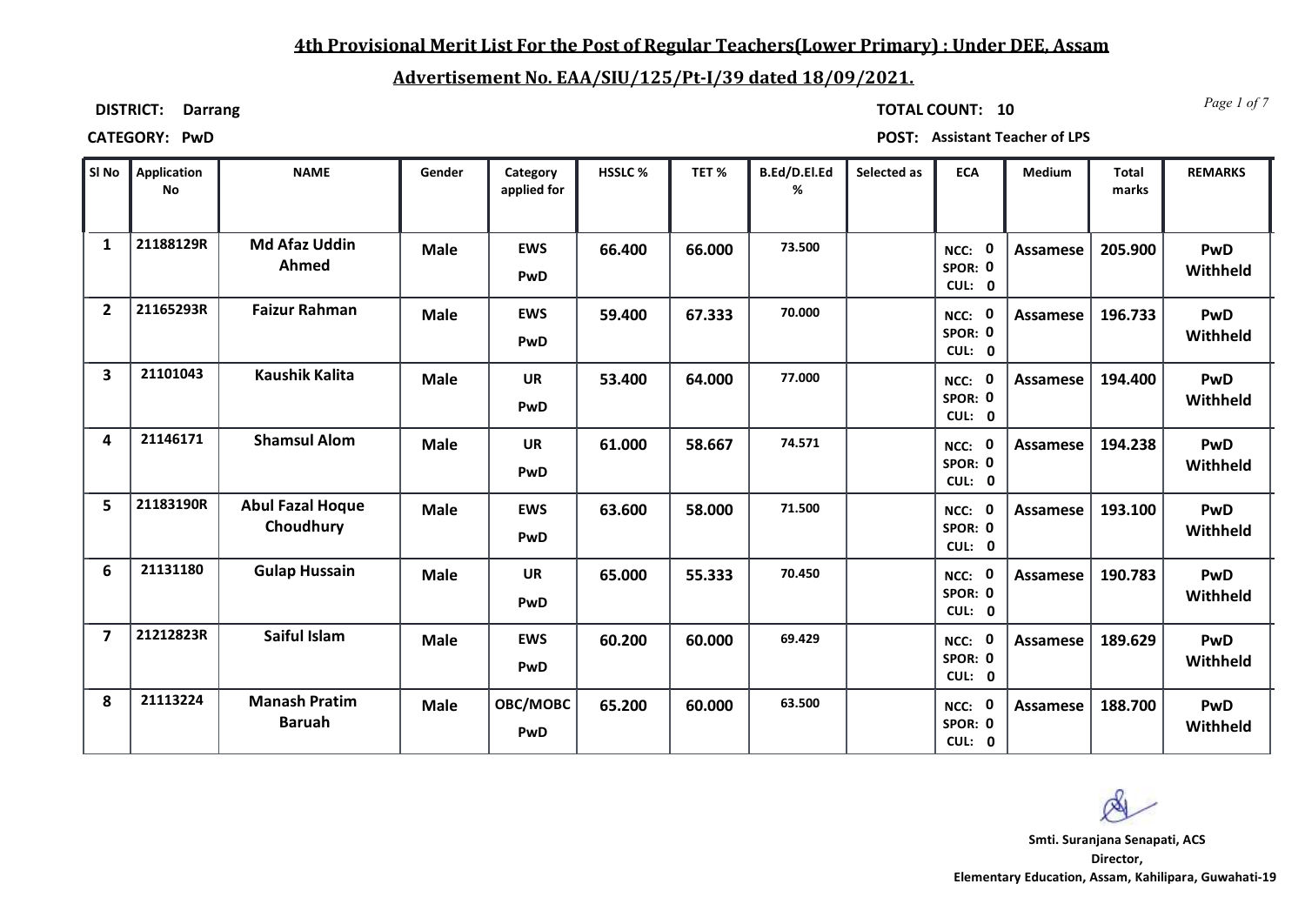*Page 2 of 7* **TOTAL COUNT: 10**

**DISTRICT: Darrang**

**CATEGORY: PwD POST: Assistant Teacher of LPS**

| SI No | Application<br>No | <b>NAME</b>        | Gender | Category<br>applied for       | <b>HSSLC %</b> | TET %  | B.Ed/D.El.Ed<br>% | Selected as          | <b>ECA</b>                    | <b>Medium</b> | <b>Total</b><br>marks | <b>REMARKS</b>         |
|-------|-------------------|--------------------|--------|-------------------------------|----------------|--------|-------------------|----------------------|-------------------------------|---------------|-----------------------|------------------------|
| 9     | 21198888R         | Hiranya Prava Nath | Female | <b>OBC/MOBC</b><br><b>PwD</b> | 55.800         | 57.333 | 75.143            | Women<br>Reservation | $NCC:$ 0<br>SPOR: 0<br>CUL: 0 | Assamese      | 188.276               | <b>PwD</b><br>Withheld |
| 10    | 21189341R         | Rabia Begum        | Female | UR<br><b>PwD</b>              | 57.400         | 57.333 | 70.357            | Women<br>Reservation | NCC: 0<br>SPOR: 0<br>CUL: 0   | Assamese      | 185.090               | <b>PwD</b><br>Withheld |

 $\infty$ 

**Director, Elementary Education, Assam, Kahilipara, Guwahati-19 Smti. Suranjana Senapati, ACS**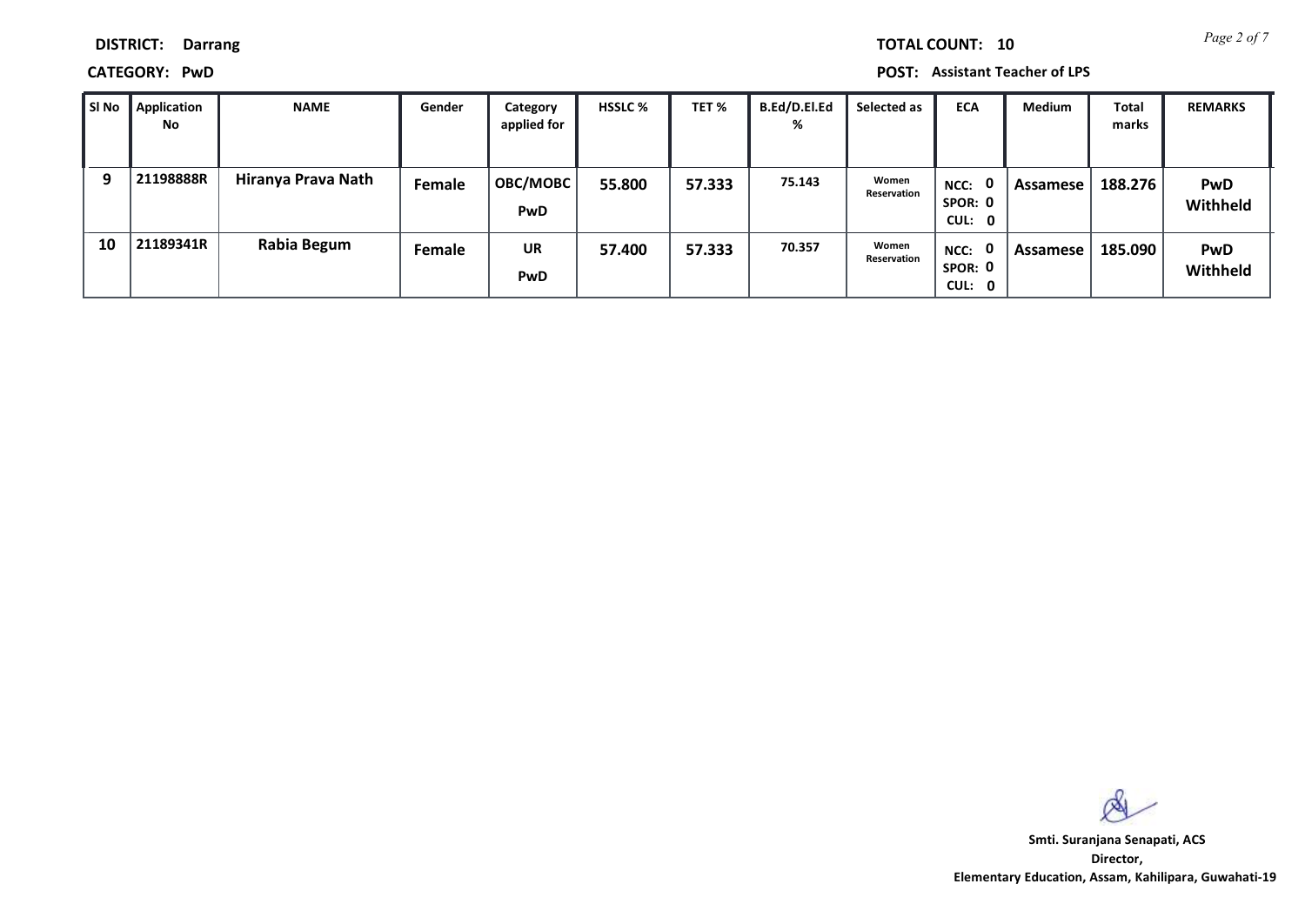| <b>DISTRICT:</b> | <b>Darrang</b> |
|------------------|----------------|
|------------------|----------------|

*Page 3 of 7* **TOTAL COUNT: 11**

**CATEGORY: SC POST: Assistant Teacher of LPS**

| SI No                   | <b>Application</b><br>No | <b>NAME</b>         | Gender      | Category<br>applied for | HSSLC % | TET%   | B.Ed/D.El.Ed<br>% | Selected as          | <b>ECA</b>                  | <b>Medium</b>   | <b>Total</b><br>marks | <b>REMARKS</b> |
|-------------------------|--------------------------|---------------------|-------------|-------------------------|---------|--------|-------------------|----------------------|-----------------------------|-----------------|-----------------------|----------------|
| $\mathbf{1}$            | 21182344R                | <b>Uma Das</b>      | Female      | <b>SC</b>               | 79.400  | 65.333 | 77.800            | Women<br>Reservation | NCC: 0<br>SPOR: 0<br>CUL: 0 | <b>Assamese</b> | 222.533               |                |
| $\overline{2}$          | 21174902R                | Jagannath Das       | <b>Male</b> | <b>SC</b>               | 79.200  | 67.333 | 74.650            |                      | NCC: 0<br>SPOR: 0<br>CUL: 0 | <b>Assamese</b> | 221.183               |                |
| $\overline{\mathbf{3}}$ | 21194269R                | <b>Niladri Das</b>  | <b>Male</b> | <b>SC</b>               | 76.200  | 65.333 | 79.050            |                      | NCC: 0<br>SPOR: 0<br>CUL: 0 | <b>Assamese</b> | 220.583               |                |
| 4                       | 21169634R                | <b>Kandarpa Das</b> | <b>Male</b> | <b>SC</b>               | 75.000  | 64.000 | 72.857            |                      | NCC: 0<br>SPOR: 0<br>CUL: 0 | <b>Assamese</b> | 211.857               |                |
| 5                       | 21179002R                | <b>Rubi Das</b>     | Female      | <b>SC</b>               | 68.000  | 60.667 | 81.450            | Women<br>Reservation | NCC: 0<br>SPOR: 0<br>CUL: 0 | Assamese        | 210.117               |                |
| 6                       | 21106001                 | Jonali Sarkar       | Female      | <b>SC</b>               | 80.400  | 55.333 | 71.950            | Women<br>Reservation | NCC: 0<br>SPOR: 0<br>CUL: 0 | <b>Assamese</b> | 207.683               |                |
| $\overline{7}$          | 21172771R                | Sangita Baishya     | Female      | <b>SC</b>               | 78.200  | 56.000 | 73.286            |                      | NCC: 0<br>SPOR: 0<br>CUL: 0 | Assamese        | 207.486               |                |
| 8                       | 21109124                 | <b>Chumky Das</b>   | Female      | <b>SC</b>               | 75.000  | 56.000 | 76.286            |                      | NCC: 0<br>SPOR: 0<br>CUL: 0 | <b>Assamese</b> | 207.286               |                |
| 9                       | 21167698R                | <b>Nipu Mandal</b>  | <b>Male</b> | <b>SC</b>               | 77.000  | 55.333 | 74.850            |                      | NCC: 0<br>SPOR: 0<br>CUL: 0 | Assamese        | 207.183               |                |

 $\infty$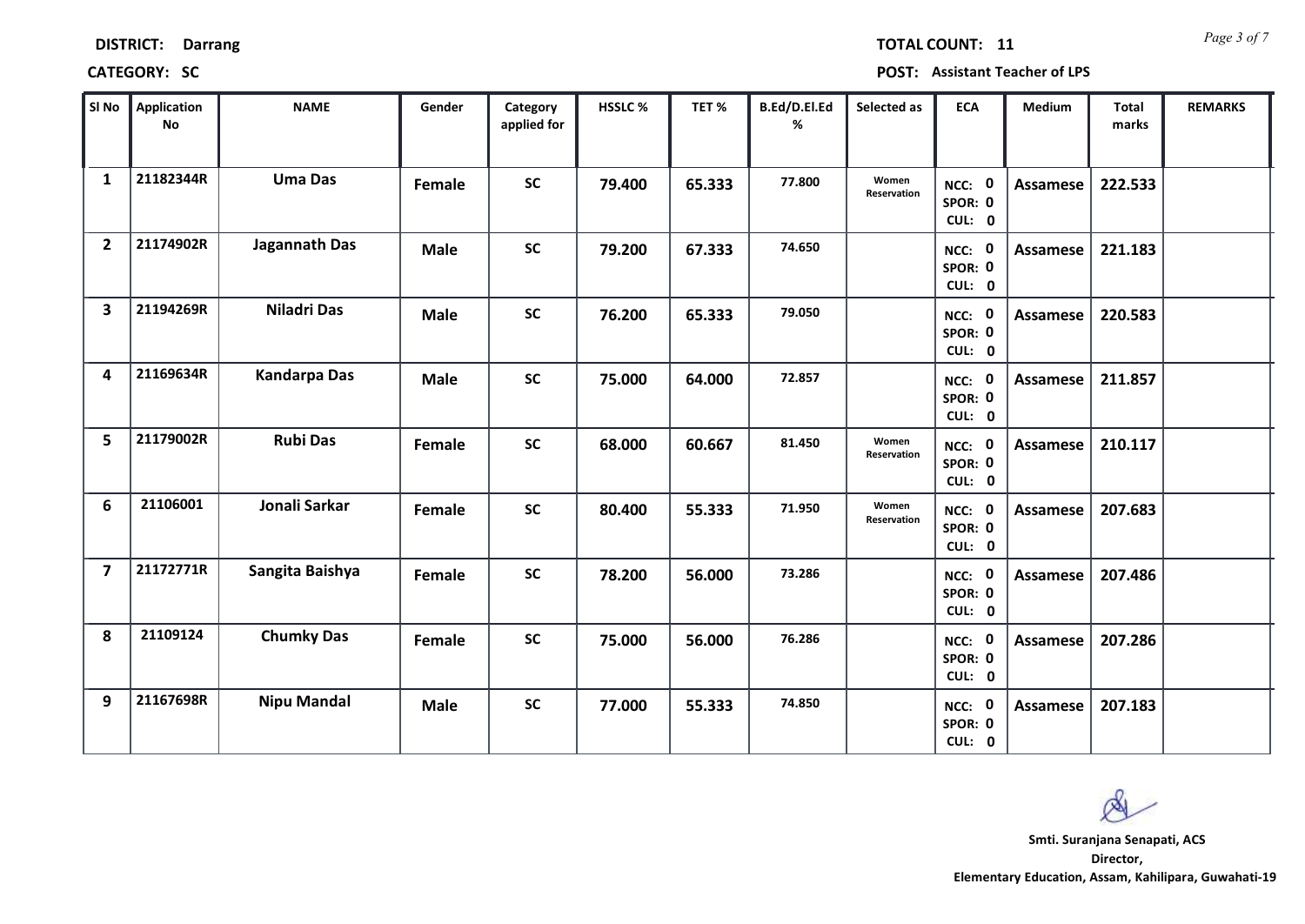**DISTRICT: Darrang**

**CATEGORY: SC POST: Assistant Teacher of LPS**

| SI No | <b>Application</b><br>No | <b>NAME</b>        | Gender      | Category<br>applied for | <b>HSSLC %</b> | TET %  | <b>B.Ed/D.El.Ed</b><br>% | Selected as | <b>ECA</b>                                | Medium   | <b>Total</b><br>marks | <b>REMARKS</b> |
|-------|--------------------------|--------------------|-------------|-------------------------|----------------|--------|--------------------------|-------------|-------------------------------------------|----------|-----------------------|----------------|
| 10    | 21109448                 | <b>Rima Deka</b>   | Female      | <b>SC</b>               | 68.000         | 64.667 | 74.000                   |             | 0<br>NCC:<br>SPOR: 0<br>CUL: 0            | Assamese | 206.667               |                |
| 11    | 21191504R                | <b>Debajit Das</b> | <b>Male</b> | <b>SC</b>               | 77.000         | 55.333 | 73.900                   |             | $\mathbf{0}$<br>NCC:<br>SPOR: 0<br>CUL: 0 | Assamese | 206.233               |                |

 $\infty$ 

**Director, Elementary Education, Assam, Kahilipara, Guwahati-19 Smti. Suranjana Senapati, ACS**

*Page 4 of 7* **TOTAL COUNT: 11**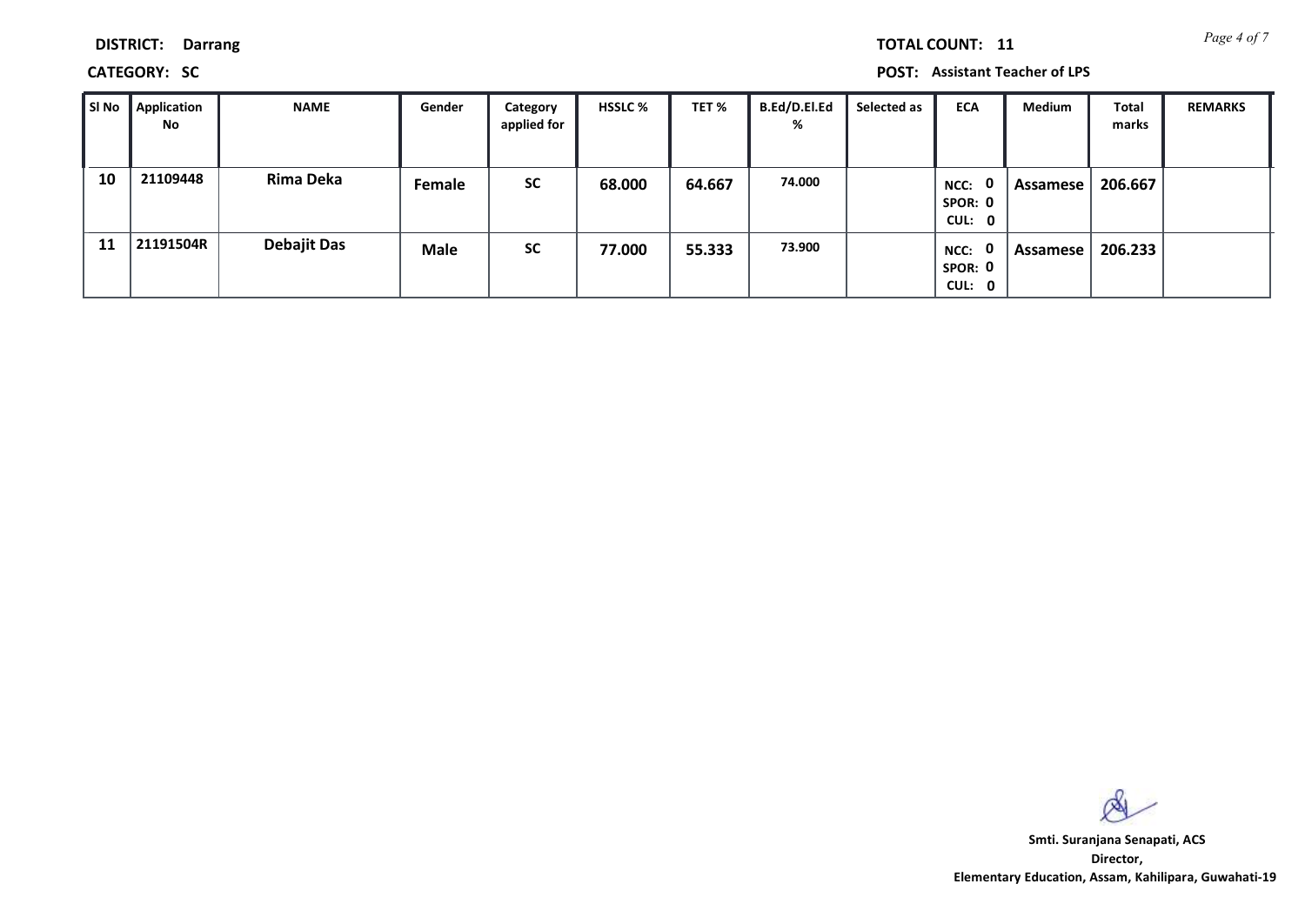*Page 5 of 7* **TOTAL COUNT: 1**

**DISTRICT: Darrang**

**CATEGORY: STH POST: Assistant Teacher of LPS**

| ∥ SI No | Application<br><b>No</b> | <b>NAME</b>            | Gender      | Category<br>applied for | <b>HSSLC %</b> | TET %  | <b>B.Ed/D.El.Ed</b><br>% | Selected as | <b>ECA</b>                | <b>Medium</b> | Total<br>marks | <b>REMARKS</b> |
|---------|--------------------------|------------------------|-------------|-------------------------|----------------|--------|--------------------------|-------------|---------------------------|---------------|----------------|----------------|
|         | 21166298R                | <b>Naruttom Sangma</b> | <b>Male</b> | <b>STH</b>              | 61.400         | 64.667 | 75.000                   |             | NCC:<br>SPOR: 0<br>CUL: 0 | Assamese      | 201.067        |                |

 $\infty$ 

**Director, Elementary Education, Assam, Kahilipara, Guwahati-19 Smti. Suranjana Senapati, ACS**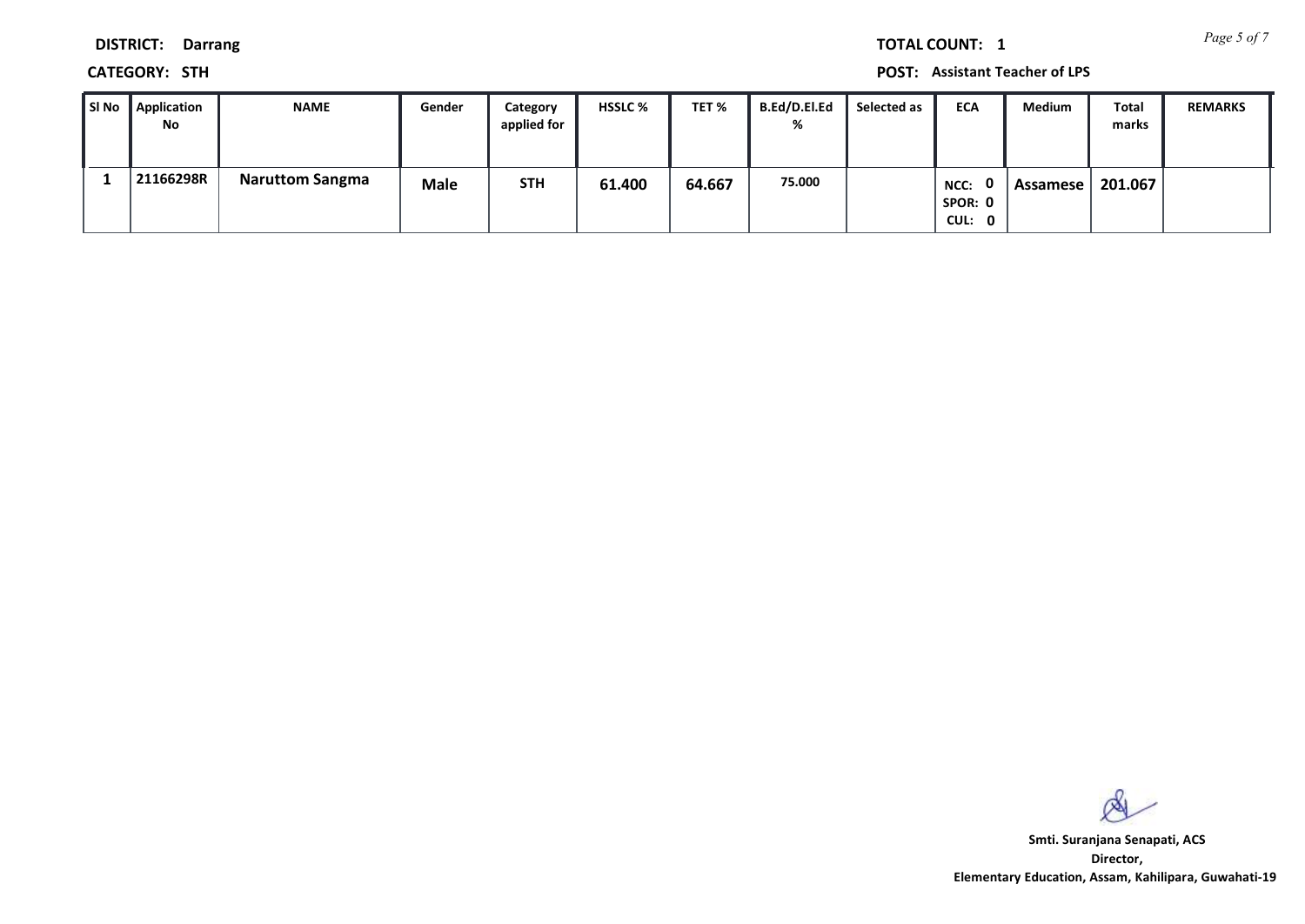| SI No          | <b>Application</b><br><b>No</b> | <b>NAME</b>               | Gender        | Category<br>applied for | HSSLC% | TET%   | B.Ed/D.El.Ed<br>% | Selected as          | <b>ECA</b>                  | Medium          | Total<br>marks | <b>REMARKS</b> |
|----------------|---------------------------------|---------------------------|---------------|-------------------------|--------|--------|-------------------|----------------------|-----------------------------|-----------------|----------------|----------------|
| $\mathbf{1}$   | 21174959R                       | <b>Bhanita Sarania</b>    | <b>Female</b> | <b>STP</b>              | 84.800 | 68.000 | 75.650            | Women<br>Reservation | NCC: 0<br>SPOR: 0<br>CUL: 0 | <b>Assamese</b> | 228.450        |                |
| $\overline{2}$ | 21179011R                       | Gitu Mani Sarania         | Female        | <b>STP</b>              | 73.800 | 62.667 | 76.250            | Women<br>Reservation | NCC: 0<br>SPOR: 0<br>CUL: 0 | Assamese        | 212.717        |                |
| 3              | 21170165R                       | <b>Kanika Das</b>         | Female        | <b>STP</b>              | 77.000 | 61.333 | 73.929            | Women<br>Reservation | NCC: 0<br>SPOR: 0<br>CUL: 0 | Assamese        | 212.262        |                |
| 4              | 21177260R                       | <b>Bhaskar Jyoti Boro</b> | Male          | <b>STP</b>              | 67.000 | 65.333 | 77.429            |                      | NCC: 0<br>SPOR: 0<br>CUL: 0 | Assamese        | 209.762        |                |
| 5              | 21189443R                       | <b>Tulsi Boro</b>         | <b>Male</b>   | <b>STP</b>              | 67.800 | 66.667 | 74.650            |                      | NCC: 0<br>SPOR: 0<br>CUL: 0 | <b>Assamese</b> | 209.117        |                |
| 6              | 21180998R                       | <b>Mitali Baro</b>        | <b>Female</b> | <b>STP</b>              | 76.200 | 57.333 | 73.350            | Women<br>Reservation | NCC: 0<br>SPOR: 0<br>CUL: 0 | <b>Assamese</b> | 206.883        |                |
| $\overline{7}$ | 21111136                        | <b>Garima Baro</b>        | <b>Female</b> | <b>STP</b>              | 71.000 | 58.000 | 77.643            | Women<br>Reservation | NCC: 0<br>SPOR: 0<br>CUL: 0 | <b>Assamese</b> | 206.643        |                |
| 8              | 21103899                        | <b>Rinku Baro</b>         | <b>Male</b>   | <b>STP</b>              | 67.600 | 62.667 | 74.100            |                      | NCC: 0<br>SPOR: 0<br>CUL: 0 | <b>Assamese</b> | 204.367        |                |
| 9              | 21166076R                       | Teijee K Sangma           | <b>Female</b> | <b>STP</b>              | 70.400 | 59.333 | 73.571            |                      | NCC: 0<br>SPOR: 0<br>CUL: 0 | <b>Assamese</b> | 203.305        |                |

**DISTRICT: Darrang**

### **CATEGORY: STP POST: Assistant Teacher of LPS**

*Page 6 of 7* **TOTAL COUNT: 16**

**Director, Elementary Education, Assam, Kahilipara, Guwahati-19 Smti. Suranjana Senapati, ACS**